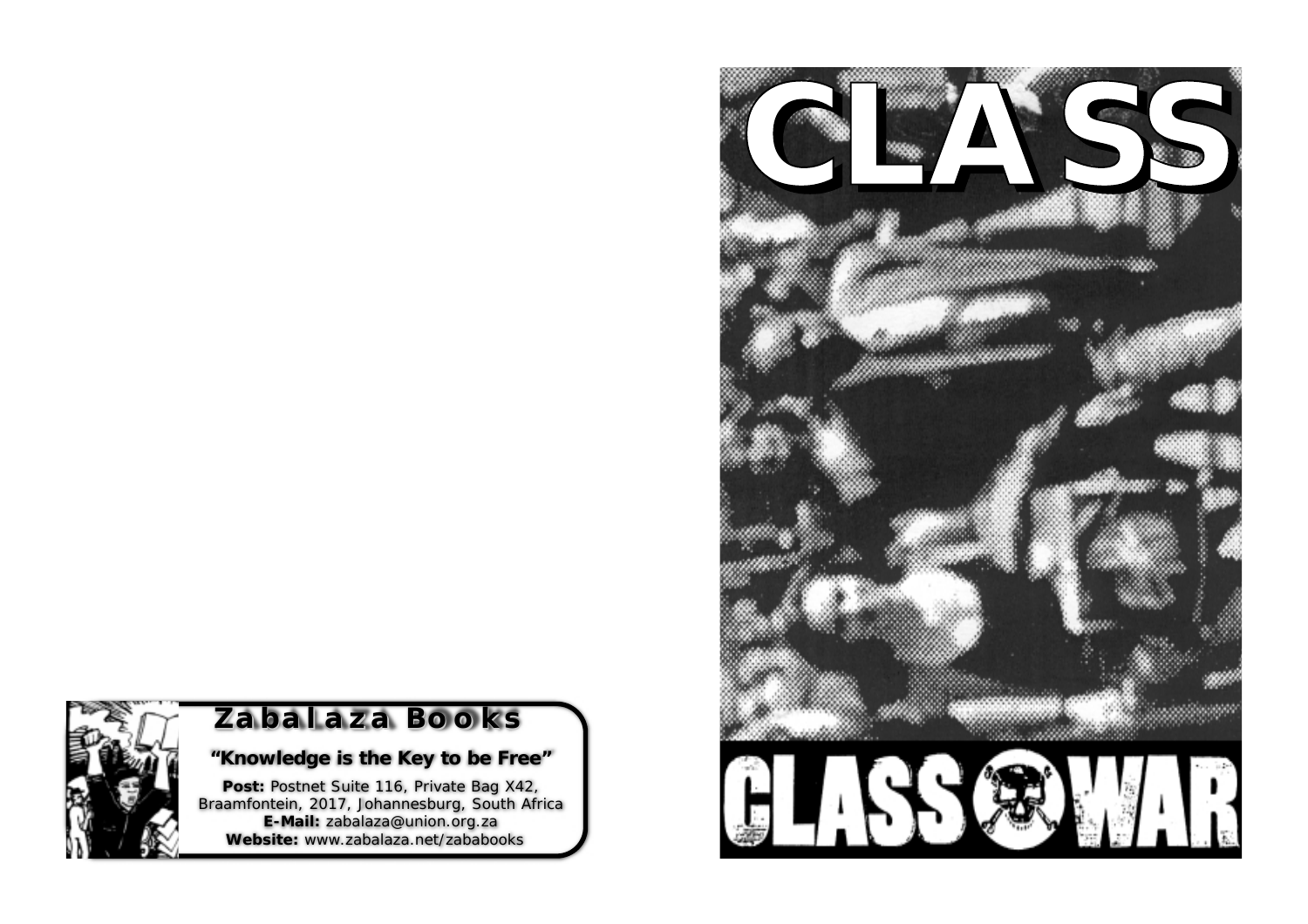*"The Working Class? They're no problem. I can buy one half to kill the other half!"*

> **J. P. Morgan** - American Banker 1991

**\* i.e. in the book \* i.e. in the book** *Unfinished Business: The Unfinished Business: The Politics of Class War* **from which the text of from which the text of this pamphlet is taken** 

**The Class War website can be found at: http://www.classwaruk.org/ .classwaruk.org/**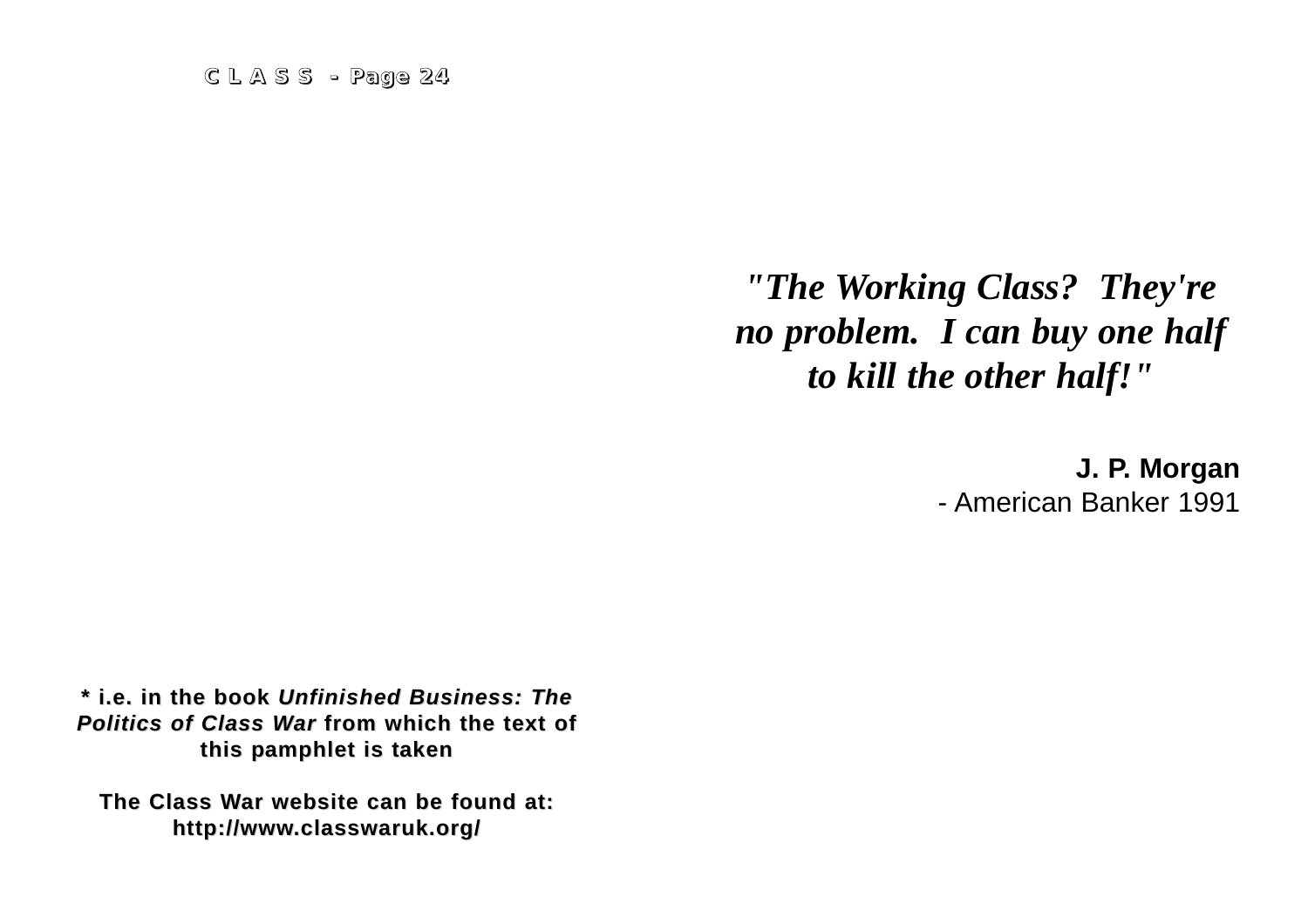# **Contents Contents**

 $\star$  Introduction.

- **★ Outline of the Class Structure in Britain.**
- ★ The Working Class Political Divisions.
- \* The Working Class Economic Divisions.
- $\star$  Summing up on Class.

# **INTRODUCTION**

So far we have covered capitalism and the State **\*** and shown how these two forces have produced the kind of society we live in. As capitalism represents exploitation and the State domination then it is hardly surprising that the society they have produced is split into different categories or classes of people who occupy a position or status by virtue of their relation to capitalism and the State. In this chapter **\*** on class we get down to the business of applying to society what we have found out about capitalism and the State. As you might expect, we have a lot to say on the subject of class.

### **class Structure class Structure**

The traditional view of the class division of society still holds true, this sees three main divisions:

 $\star$  The ruling class; at the top, composed of the capitalists and State managers.

 $\star$  The middle class; in the middle, composed of the 'middle management' of capitalism and the State.

 $\star$  The working class; they are the people who are exploited and dominated by the other two classes. They consist of those who live and work in the industrialised world, and those who live and work in parts of the world that are not very industrialised, consisting of rural workers and farmers; called peasants. We see these rural workers as belonging to the same class, the oppressed. The Left traditionally looks upon them as reactionary and a problem, a view we do not share, and a view that history shows is nonsense (as in Spain, Russia, Haiti, Jamaica, The Ukraine, China, Mexico, South America, etc.) This then is the broad outline of the class structure. It will be useful to try and fill in a bit more detail in this picture of the class system, in the UK.

### *Class War Federation - Page 23*

# **SUMMING UP ON CLASS SUMMING UP ON CLASS**

 $\star$  There definitely is such a thing as class and the class system will continue to exist as long as there is capitalism, wage labour and governments. Superficial things may change, such as home ownership and holidays abroad for some of the working class in the UK. Class society is a violent, miserable way of organising a society.

★ There are broadly speaking three classes: ruling class, middle class and working class. The ruling class have to fight each other and stay on top of everybody else. The middle class can produce competitors for political power with the ruling class and they work very hard to keep society running smoothly by keeping the working class under control.

 $\star$  The working class fights back spasmodically against the other two classes sometimes on a massive scale. The rest of the time the working classes fight each other.

 $\star$  In identifying who is who in the class system, wealth and power are the key factors.

 $\star$  In order to make a new world without class divisions and the misery that they create for everyone we must first destroy the old world and its class system.

 $\star$  During a revolutionary period the middle class will split and part of it will side with the revolutionary sections of the working class. Equally, the working class will split between those who support the revolution and those who side with the bosses.

 $\star$  The ruling class does not secretly conspire to oppress us, most of the time they don't need to. They actually believe their own propaganda. As a class they operate by internal consent, mostly in the open. They are of course also capable of plotting and planning ahead with the aid of the middle class and when the need arises, will use every dirty trick in the book.

 $\star$  And finally the ruling class rules but does not actually govern. That is left to the State's managers, the politicians and civil service, on a day-to-day basis.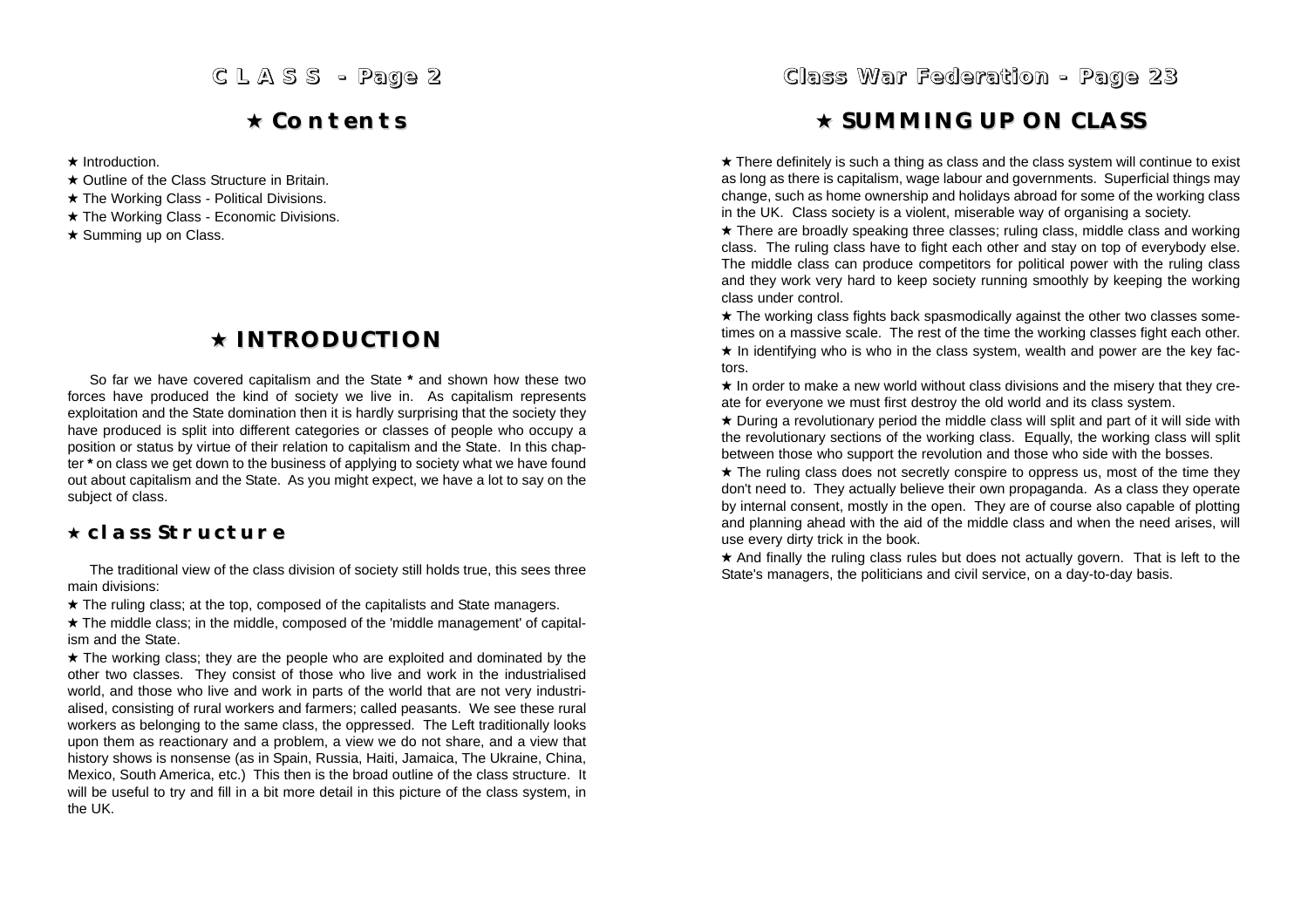Of course everyone is an individual and is also a member of a particular social class. And yes some people are genuinely hard to fit into a class structure; there are always those who do not fit neatly into the scheme of things. That's the genius of humans!

But once you become conscious of the existence of class and start looking at society from a class point of view then the obvious starts to make itself clear. Thus a family can have a son who has joined the middle class and a daughter who is working class. Where before this might have seemed confusing or an 'act of God' or 'fate' it becomes a lot easier to understand. Then you wonder how you ever managed without "class-consciousness"! And the grey areas start to shrink.

### **Subjective Class Subjective Class**

What we have been talking about so far is reality. What we must now look at is what people think about class, i.e. the ideas that have been put in their heads about class. A lot of people think they are in a certain class when in fact they are not. This is "subjective class" and is a result of the propaganda campaign waged against the working class and to a lesser extent against the middle class, to deny and warp peoples' class identity. This campaign plays on our aspirations. Who wants to be a worker at the bottom of the pile? Before we examine subjective class we should state that there are people who are perfectly clear about what class they belong to. The ruling class have a clear understanding of this, as do some of the working class and middle class.

### **Some Examples of Subjective Class Some Examples of Subjective Class**

A working class person might consider themselves middle class because; they own their own house, are self employed or even because they have a nice carpet in their living room! This is what is called wishful thinking. A middle class person might think that they are working class because their parents were working class or because they have chosen to do a manual job as part of a rebellion against their background. As a rule of thumb it takes one or two generations to slide down the class scale from middle class origins. This is because many of the benefits of being middle class are passed on through 'culture' in the form of accent, confidence, education, attitude, ideas, values etc. Funnily enough some middle class people would rather not be what they are, just like some working class people. It's mad really, but that is the stupidity of the class system. In both cases it is wishful thinking.

### *Class War Fe d eration - Pag e 3*

# **OUTLINE OF THE CLASS STRUCTURE OUTLINE OF THE CLASS STRUCTURE IN BRITAIN**

Please note - the sizes of the classes quoted here have been derived from the 1981 census returns. The State has lists of social classes and socio-economic groups. Both are defined by occupation. Their allocation of occupation to class and socio-economic group does not always agree with our conception of class. For instance much of the white-collar work we would regard to be working class they consider to be middle class, hence the assertion recently by some British politicians that the working class is disappearing.

### **The Ruling Class The Ruling Class**

*SIZE:* absolute maximum of about 5% (probably much less) of population = approx. 2.75 million people.

**IDENTITY:** examples of capitalists; owners of companies and major shareholders, executive and managing directors of the top British companies, bankers, senior managers of investment and insurance companies, stockbrokers, property and landowners, not forgetting the royals and other aristocrats who pervade all the top levels of British society,

Examples of state managers; top civil service managers in national and local government, cabinet ministers, high court judges and law lords, members of the privy council, staff officers of the armed forces, police chiefs, high level advisors such as some economists and top academics such as Oxbridge dons, and of course church leaders.

*FUNCTION:* to maintain their own and their class's domination over society. Their favourite method is 'divide and rule'; notably setting whites against blacks and other races against each other, called racism; setting men against women, called sexism and setting worker against worker. Of course these divisions do not apply to the ruling class. They are intended only for working class consumption. The morals, rules and laws of the ruling class do not apply to themselves; their purpose is to keep us in our place. The strategy of the ruling class is to keep their class united and others divided.

 $\star$  The ruling classes compete fiercely with each other for markets, resources and political power. War between nation-states and civil war is often the result.

**ORIGINS:** many are born into the class in Britain but in other countries they tend to come from all sections of society.

### **The Middle Class Middle**

*SIZE:* about 20% of population = approx. 11 million people. **IDENTITY:** examples of 'professional' people who work for capitalism and the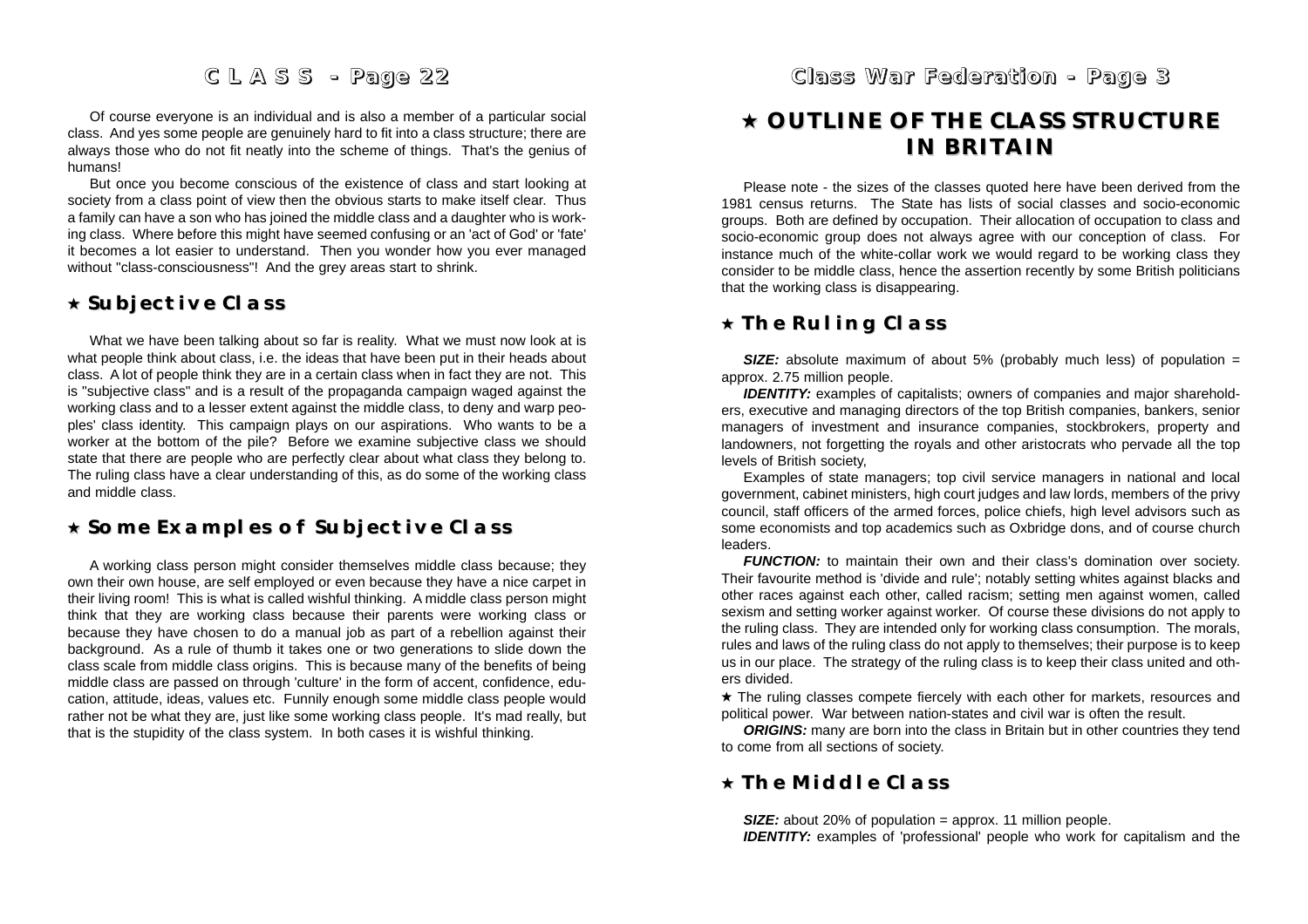State; J.P.'s, journalists, doctors, officers in the armed forces, researchers; management: in manufacture, sales, distribution and service industries; small employers (i.e. small capitalists), social workers, vicars and priests, teachers, etc.

*FUNCTION:* to manage the working class in the interests of the ruling class. To ensure the smooth running of capitalist society. To watch out for potential crisis in capitalism and devise avoiding action. To manufacture 'culture', both high and popular: including pop music, fashion, philosophy, opera and TV.

 $\star$  To provide technical skills for capitalism and the State in the realm of production and especially management. A section of the middle class employed by the State form what has been nicknamed 'the mandarin class' (named after the old Chinese Imperial civil service who formed a powerful group in their own right). Then there are the 'failed mandarins' often of a Lefty persuasion who content themselves with creating small time job opportunities in local government to do 'good works' in an attempt to 'save' the working class.

 To research into different methods of production and social organisation for instance 'green' economics or 'communes'. To promote ideas that keep us divided like racism and sexism by means of the media, education and religion that they control. To explain and justify the existing organisation of society. To divert our energy into harmless activity that is called reformism e.g. Greenpeace, CND, feminism, trades unions - activities that at best will only modify your misery and will not do anything to change the fundamental nature of society.

### **The Working Class The Working Class**

**SIZE:** about 75% of the population = approx. 41.25 million people.

**IDENTITY:** the briefest way of describing our class is to say they are everyone who is not in the middle and ruling classes! This is not just a smart arse remark. In general the working class are people who live by their labour (even the dole can be seen as a 'wage' - its the deal the State strikes with us to prevent unrest by the unemployed); the ownership of property that generates wealth is a dividing line. If you have enough property or money not to have to work then you are not working class. The other component of class Identity is 'social power'. The working classes do not have power. They are the ones who are told what to do. As a class we are defined by the activities of capitalism and the State, and the two classes that benefit most from the status quo; the ruling class and the middle class.

*THE WORKING CLASSES ARE DEFINED NOT BY WHAT THEY DO BUT BY WHAT IS DONE TO THEM. THEY ARE THE CREATION OF CAPITALISM.* This is not to say that we are powerless, far from it. Huge amounts of effort and money are devoted to keeping us in our place. The working class are the only people capable of destroying capitalism and the State, and building a better world for everyone. Because our work is at the centre of everyday practical economic activity in capitalism it would be fair to say it all hinges around whether we want to 'play the game'.

**IDENTITY:** examples; factory workers, distribution workers in road, rail, air and sea, retail workers in shops, construction and building, service industries such as

# *Class War Fe d eration - Pag e 21*

lowed by merchant bankers and established 'old' City of London firms, who look down on stockbrokers and dealers who are regarded as the 'workers' of the ruling class!

These grades and aspirations are useful at keeping people divided. The mere image of the car or house you own is enough to place you in the class system. This is the social function of snobbery, to keep us divided.

# **Mobility**

The class system is alive and kicking! It is a dynamic set of social relations with people on the way up and on the way down. It is real and the mental hospitals and graveyards are full of its victims. Class politics can be a dangerous game. It is very important to know who you are, where you came from and where you are now in the class system. If you don't, great confusion and stress can result from being involved in active class politics. The middle class are largely recruited from the working class; they do not spring out of the ground! This recruitment has grown largely after World War Two when capitalism expanded so rapidly that it outstripped the supply of middle class people available.

There are of course long established middle class families especially at the upper end of the middle class where they blend into the lower ruling class. Some ruling class people even start out in the working class. The class system in the UK is comparatively static compared to the USA where upward mobility is more open to those with ability and ruthlessness, often called 'meritocracy' by academics. The eleven year reign of Thatcher as UK Prime Minister represented a serious attempt to change Britain towards the American way of doing things. This in itself is a symbol of the struggle going on within the UK ruling class between 'new money' and 'old money'.

There are national differences in class systems but the essentials remain the same everywhere.

# **Grey Areas Grey Areas**

There are groups of people who appear hard to fit into the class system e.g. artists, dropouts, the self-employed, shopkeepers, students etc. But many of these 'grey areas' only exist in people's minds through confusion and ignorance, a state of affairs that is essential for capitalism and its class system to survive. The media and education set out to minimise the existence of the class system and stress that everyone is an 'individual' and responsible for how successful, or not, they are. This process blurs the reality of class society and promotes the myth of meritocracy. Concerning artists, they are a good example of the class process at work. Of course there are painters, poets, musicians etc. in the working class, but if they are to succeed in their 'art' and make a living from it then they are under great pressure to enter the middle class, ask them!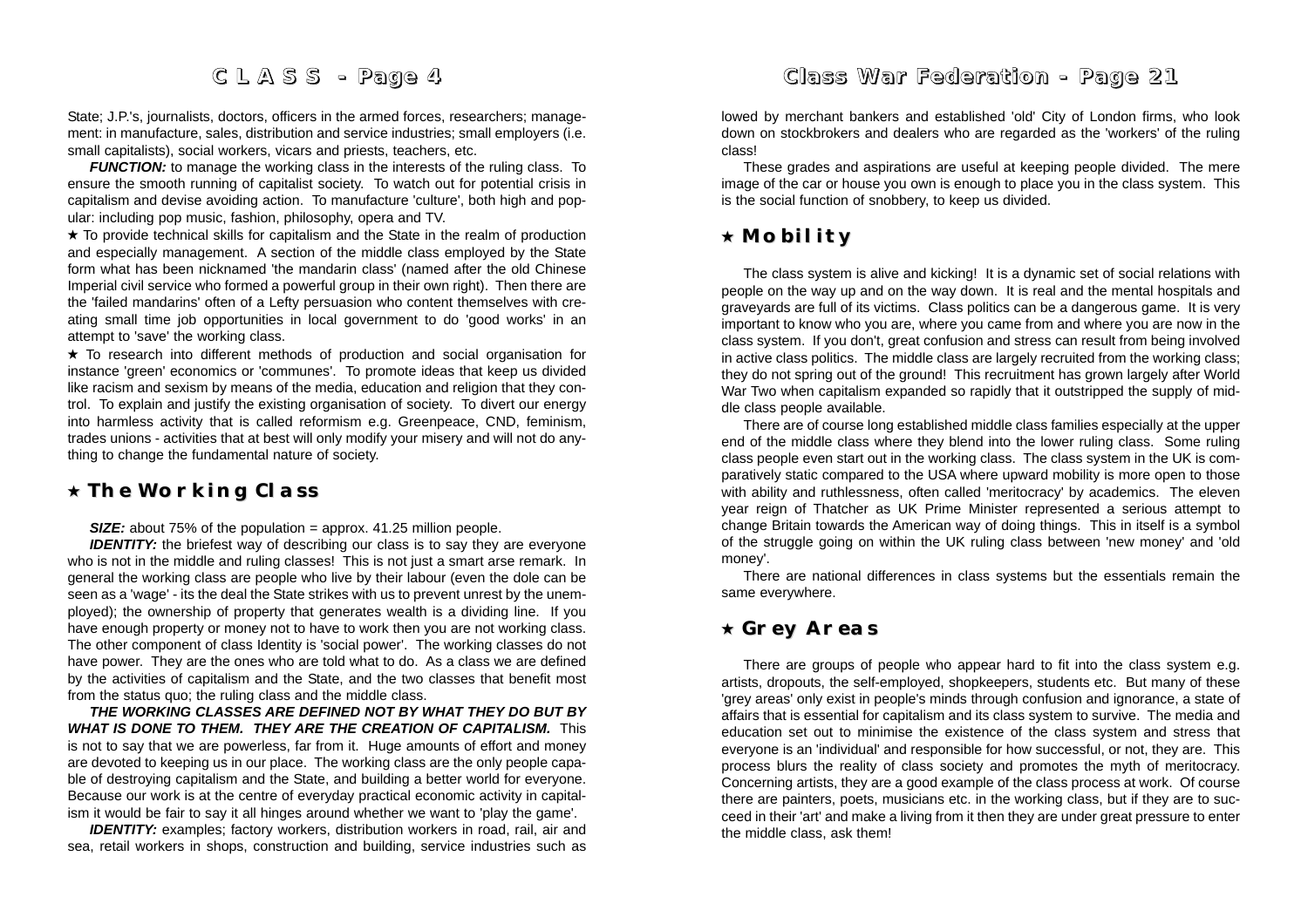Printers and plasterers do not have the power of a teacher who has a class of thirty or more people to mould into 'good' citizens or a doctor who has to decide who lives or dies in our inadequate health system, or a social worker who has to decide whether to take your children from you. Power is the deciding factor here. The privileged working class might have a bit of money, a flash car, a house and often a head full of junk! But what they do not have is power or the prestige that goes with it in the British class system.

### **Romanticising Poverty**

Amongst the Left, especially those from the middle and upper class, there is tendency to be romantic about poverty. Some of the intellectuals see working class people as the "Noble Savage". This is often expressed in their films and books etc. about us. The Russian anarchist Bakunin, who was from an aristocratic background and very sound on most political matters, went so far as to describe tramps as the 'flower of the proletariat'!

We think these attitudes are a hindrance and reflect a middle class obsession, which in recent years has resulted in some of the children of the middle class in the UK going off to the inner cities and adopting a 'tramp' dropout type lifestyle. This strange behaviour is usually accompanied by the use of hard drugs and right-wing individualism hiding behind the label of 'anarchism', which is of course a complete opposite to what anarchism stands for.

This is the latest development in a long line of the bohemian tradition of the middle class. It speaks volumes about the inner misery and despair of middle class life but does little to shed light on life at the bottom of the class system. People from our class tend to see poverty, ignorance and squalor differently. This is how one working class revolutionary saw it:

"A lot of nonsense has been written by sections of the socialist movement about this: to romanticise that way of life is daft. When human beings don't care about their own health or personal cleanliness and think of nothing but drink, they are no good to the movement or to anybody else."

> **Harry McShane from "No Mean Fighter", with Joan Smith**

# **Internal Differences Internal Differences**

Each class has internal differences, grades and prestige. For instance the working class has at the top, the 'privileged' workers (that may aspire to a middle class lifestyle), skilled workers, down through semi-skilled, labourers, and at the bottom the unemployed, etc.

Even the ruling class has grades. For instance the aristocracy are at the top, fol-

# *Class War Fe d eration - Pag e 5*

leisure, cleaning, catering and the finance industry up to section supervisors. Agricultural workers, workers in the chemicals, steel, drugs, coal, electronics, engi neering industries, many of the self-employed e.g. brickies, plasterers, truck drivers etc., nurses (over 500,000 - the biggest single work group), secretaries, bank clerks, computer operators, soldiers up to NCO level, the unemployed, the poor, the desti tute - those of no property.

### **The Question of Working Class Identity**

The working class has its identity questioned and attacked from the cradle to the grave. Instead of their obvious and real identity, together with their real need for mutual solidarity, they are offered a warped image of themselves. This image is deferential to their 'betters' and a patriotic pride in the State (the UK) and Royalty. Their self-confidence is comprehensively attacked by education, religion and the media. Superstitious and bigoted ideas are encouraged at every opportunity.

The people who do this to us (the middle class) then have the cheek to moan about how awful we are! For instance our young men are encouraged to be aggressive and competitive and are praised as patriots when they go to fight for their masters in Ireland, Argentina and Iraq. Yet when they swagger down the street on Saturday nights they are 'louts' or worse according to what paper you read.

If you look at the media in the UK you will find that the working class are allowed only three kinds of image and are encouraged to look at themselves in the following ways;

 $\star$  The honest, loyal, hard working, good-hearted citizen.

 $\star$  The stupid and the misguided, to be patronised.

 $\star$  The rest, who are portrayed as scum, animals and evil who are constantly to be put in their place; who are to be shot down like dogs when the need arises.

Into this third category the media will shuffle anybody that stands up against injustice and oppression e.g. strikers, prisoners, gays, blacks, rioters, etc. and us. All we can say is that we are in good company!

We are offered a way of life by our rulers that is 'normal'. In this false world of 'normal', patriotism is considered good when in fact all it represents is loyalty to our rulers. Parochialism, i.e. being concerned with only what happens in your own small corner of the world, is encouraged at every turn from the 'Little Englander attitudes of the southern counties of England, to the 'Tyke Nationalism' of Yorkshire and the sentimental myths surrounding Scottish nationalism. Ignorance and racism are elevated to virtues in the 'normal' outlook and reinforced at every opportunity by the media and advertising. Even the way we speak becomes a way of assigning class identity and privilege in our society. BBC English has the police jumping through hoops!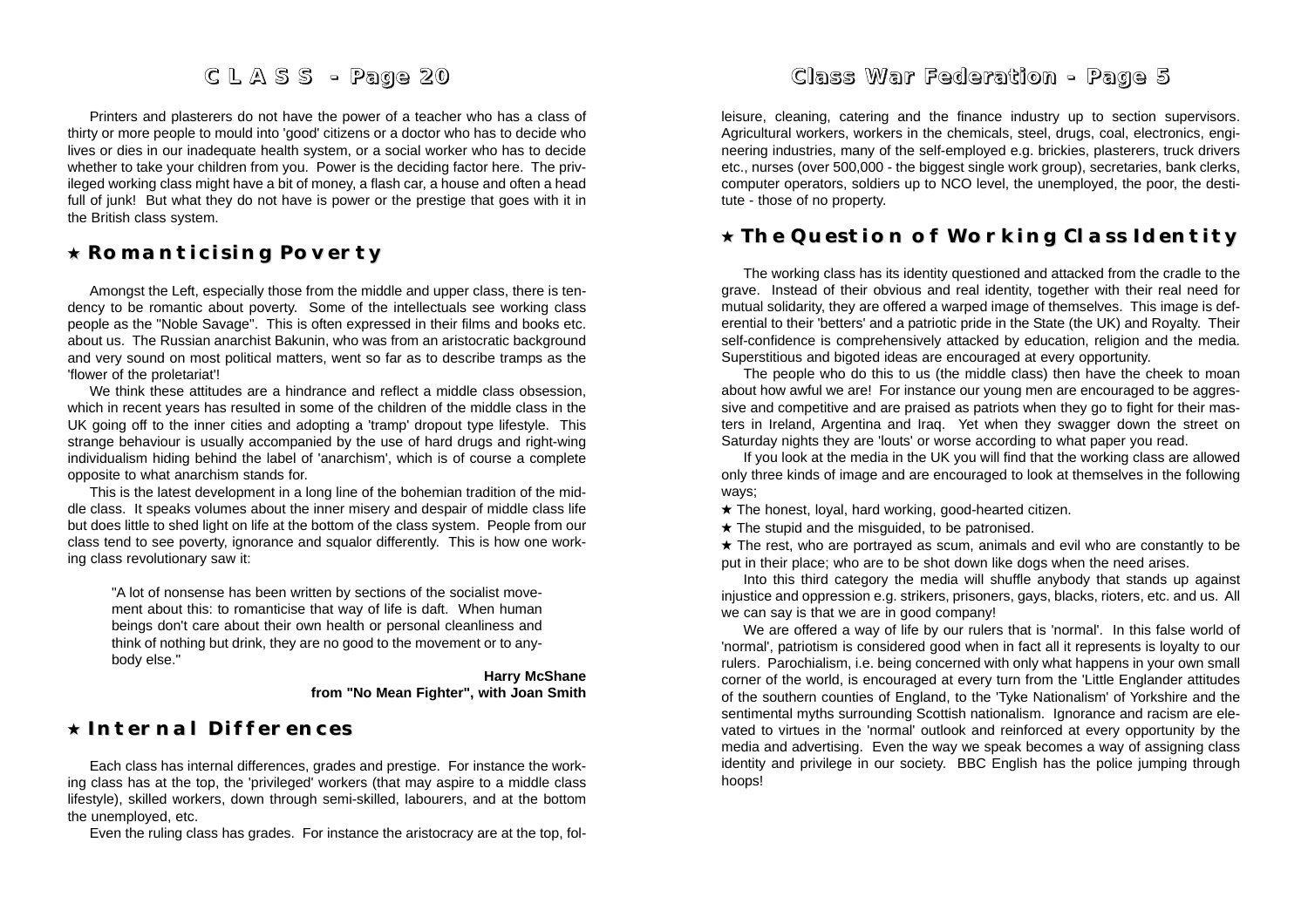### **Function of the Working Class Function of the Working Class**

**Exploited:** to produce goods and services for the capitalists in return for a wage. To buy back what we produce, (whether we need it or not!) To act as a market for capitalism. In short to be exploited.

*Dominated:* to be ordered around by the State's laws, police and the bosses rules; to be the target for vile political campaigns aimed at splitting and antagonising our class from each other e.g. young and old, workers and unemployed, black and white, men and women, gays and heterosexuals, parents and kids.

**Exterminated:** to be the cannon fodder in the military adventures of their governments, yet the middle and upper class express horror at the class they have helped create as if it has nothing to do with them. Yes we are wild and brutal at times - oppression does not necessarily make you a nice person.

### **Class Structure - General Points Class Structure - General Points**

In general there are two main components that give you your place in the class system, *WEALTH* and *SOCIAL POWER*. Confused? If there is any doubt in placing someone in class terms then social power is definitely the deciding factor.

# **THE WORKING CLASS - POLITICAL THE WORKING CLASS - POLITICAL DIVISIONS DIVISIONS**

This is a good time to talk about the main divisions that afflict our class and keep us weak. The main divisions are nationalism, racism, sexism, and anti-gay bigotry. We are not born like this. It is an artificial state of affairs and can be changed. In fact we have a strong tendency to unity and solidarity because daily around the world our class shares the same experiences; essentially to be bossed around (dominated) and ripped off (exploited). In fact we have so much in common and so much to gain from coming together that it is obvious to those that rule us that we must be stopped from doing so at all costs.

Their method is the tried and tested one of 'divide and rule'. They use nationalism, sexism, racism, religion and hatred of gays to turn us against each other. Education, religion, culture, the media and advertising are the carriers of these poisonous ideas. As each generation gets battered down by this process they tend to bring their kids up the same way. Yet not all of us get fooled and sometimes in the course of struggles such as strikes and wars we get to see what is really going on in this world. This is what the ruling class dread. They know that solidarity and ideas

### *Class War Fe d eration - Pag e 19*

between the richest and the poorest in our society has widened."

#### **Nigel Fountain The Guardian 30/11/90.**

Briefly, we would say that one third of our class live in poverty. Another third earn up to about twice the income of the official poverty line and the final third of our class do better than this. Through the 1980's our class has been squeezed harder with cutbacks in benefits and welfare. So what we have is an economically divided working class as well as all the political divisions that are created to keep us apart.

### **Comments on Class - the 'Alternative' Comments on Class - the 'Alternative' Middle Class? Middle Class?**

Put brutally, an economically poor offspring of a middle class family still has more power than an average working class person. This power includes; knowing how to 'work the system', a social network that can provide access to money or work, an accent that commands respect from those in authority; the values, attitudes, self confidence and assertiveness that goes with a middle class upbringing. In short a ragged-arsed bare foot hippy from the middle class on the dole is still middle class.

### **The Police The Police**

The police and similar groups like bailiffs, prison officers and DSS snoopers have a unique role to play in the preservation of the status quo. Some actually do believe in trying to do good like stopping crime, but such naivety quickly disappears after entering the force. The Establishment only want those people who are suited by character, temperament and politics to join the ranks of the police force. Those unsuited quickly leave. History is full of instances of soldiers etc. coming over to the side of the people in revolutions. The same cannot be said of the police. While most of the police start off from a working class background they cannot be included in our view of the working class. A very large section of our class has a healthy contempt and disdain for this type of traitor and practically keep them at arms length.

# **Privileged Working Class? (money but Privileged Working Class? (money but no power) no power)**

There always is a section of our class that does better than the rest; remember divide and rule. In recent history we have seen the so-called 'aristocracy' of labour doing very well with workers like printers, car workers, plasterers and some technical workers often earning more than some middle class jobs like teachers, middle management or social workers. This, we are told, heralds the end of the class system, nonsense! Remember its power that counts.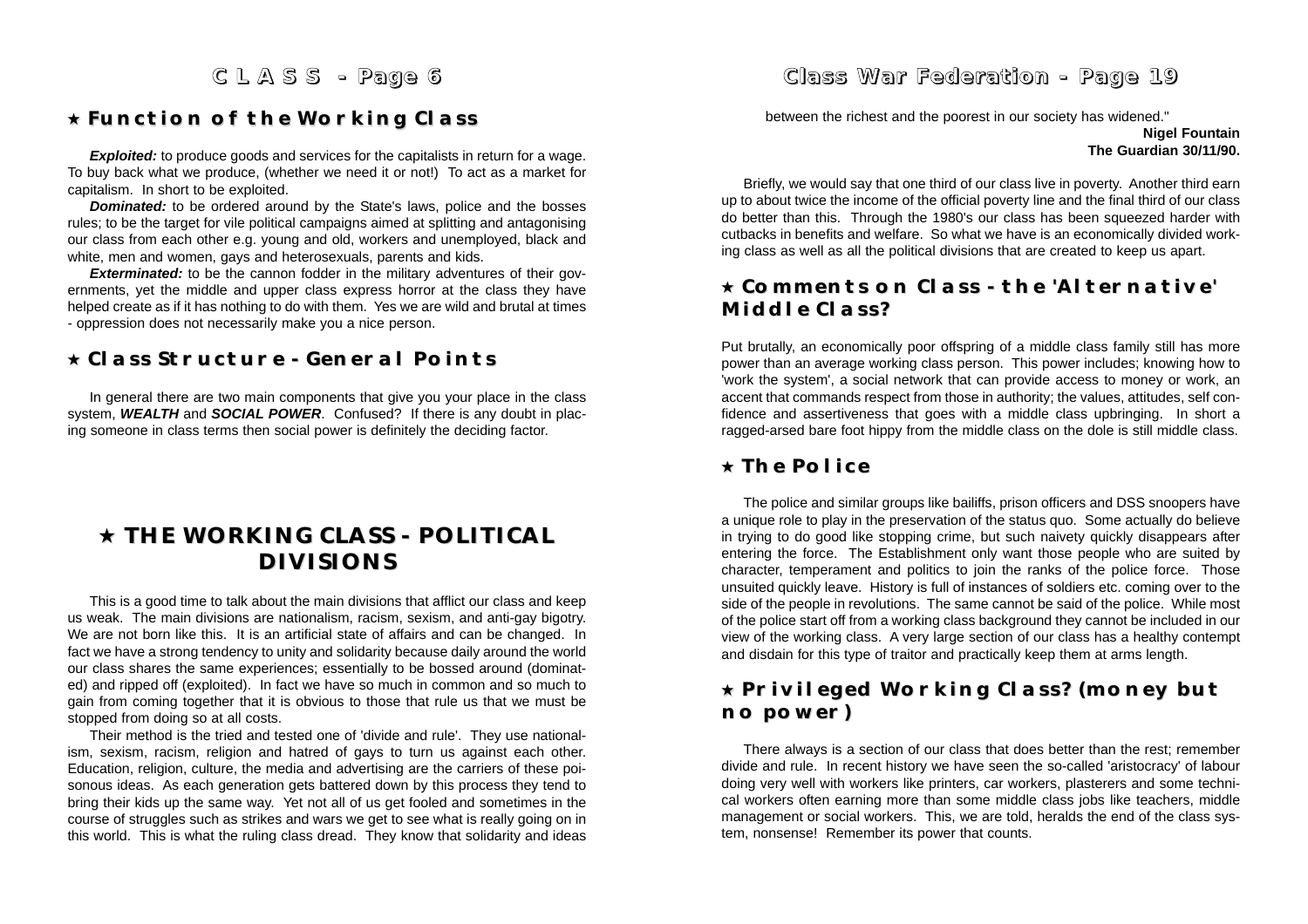in this survey means married man and woman with or without children).

#### **Families on the poverty line - total percentages:**

- $\star$  Out of all families with no children 29% are on the poverty line.
- $\star$  Out of all families with one child 20% are on the poverty line.
- $\star$  Out of all families with two dependant children 15% are on the poverty line.
- $\star$  Out of all families with three children 33% are on the poverty line.

There are large numbers of families only just above the poverty line as well. And the picture gets worse for the old, 75% of all pensioners are on the poverty line. The accuracy of these figures depends on the sample being representative of the general population. Assuming this is so (this type of survey has been going on for years) then the figures make sobering reading. These figures were backed up in late 1990 by a United Nations survey into child health in the UK. The results showed that 25% of British children were malnourished to the extent that their growth was stunted.

Further support is given to our rough figures by an examination of the work of a lefty professor Peter Townsend. In 1979 he published a thousand page survey and examination of poverty in the UK. He says:

"By the State's own definition of poverty (the dole etc.), therefore, there were between 15 and 17.5 million in a population of 55.5 million who were in or near poverty."

#### **"Poverty" by Peter Townsend**

In percentage figures this amounts to about 32% of the total UK population living in poverty. The Professor, after 892 pages of statistics, philosophy and case studies came to the following conclusion:

"The chief conclusion of this report is that poverty is more extensive than is generally or officially believed and has to be understood not only as an inevitable feature of severe social inequality (the class system) but also as a particular consequence of actions by the rich to preserve and enhance their wealth and so deny it to others."

#### **"Poverty" by Peter Townsend**

Well done Prof! However his solution is economic reform by government, which the State and Establishment would not allow to happen, as we all know quite well. But poverty is one thing that can't be denied. Even the dreadful bleeding-hearts liberal paper The Guardian admits that there is a large number of the poor.

"According to the Governments Central Statistical Office, the bottom half of society own just 7% of the wealth. In the last decade the gap

# *Class War Fe d eration - Pag e 7*

can spread like wildfire amongst us. The pressure from us toward unity is so strong that the ruling class has to devote lots of time, energy and money to keeping our heads full of nonsense. They employ some of the middle class to do this for them.

# **Religion**

This is much more important than many of us in the UK at first realise. We will concentrate here on Christianity, the 'official' religion of the British State, but much of what follows applies to all religions. Much of what we say here follows on from the points made about the relation between religion and the State in Chapter Two. **\***

Throughout history, the growth and control of organised religions has been a perversion of natural and social needs that people have felt: the hunger to explain ourselves, how we relate to each other and the world, and the curiosity about where we come from. This is a positive and useful inquisitiveness that we all have.

The religious leaders have worked hand in hand with the capitalists, the State and politicians to exercise moral, social, and political control over the world's working classes. This is all to keep themselves in mystical positions of power by forcing social and religious beliefs upon us, (often at the point of death: look at the missionary work in the early days of capitalist imperialism). In the UK many of us are supposed to believe in the official religion of Christianity. We are told that Christ was a guy who knocked around 2000 years ago, was born by a woman who never had sex with a man, worked magic tricks, got crucified, rose from the dead and went to a place called heaven where everything is nice. Come on! Pull the other one! We are told that this is the "true faith" and that other religions such as Islam, Buddhism, Taoism etc. are 'backward', which is a laugh.

### **Catholicism**

The Catholic Church is a massive multinational company, a landowner with the richest city (the Vatican) in the world as the jewel in its rotten crown. The majority of the Catholics in the world are working class and peasants, living in poverty. But they are expected to give, and live, for the greater glory of a God whose spokesman on earth is the Pope, a close friend of some of the most right-wing regimes in the world, and who vindictively opposes both contraception and abortion, condemning many women to poverty and ill health.

### **Church of England**

These religious leaders regularly change their ideas to hang on to their followers. In the 1950's Rock and Roll was seen by most Christian 'thinkers' as "the Devil's Music". But now in 1992 the present Archbishop of Canterbury says he loves pop music in an effort to attract young people back to his church. The same church, the Church of England, is officially part of the government of this country, and regularly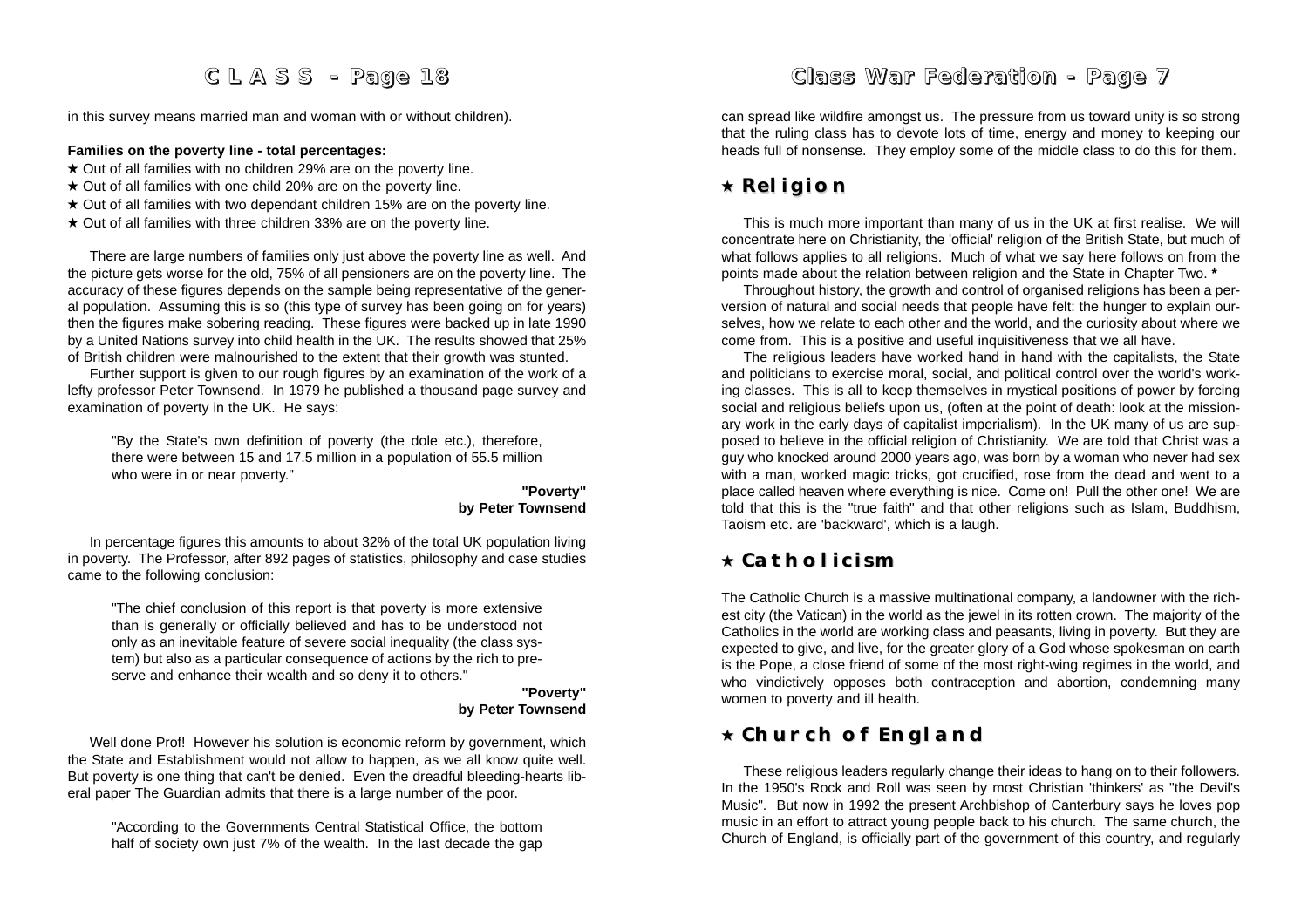blesses weapons of mass destruction and justifies the brutality of British forces in Northern Ireland. This church owns thousands of empty properties and acres of land yet does nothing about homelessness.

Both Protestantism and Catholicism massacred untold numbers of women in the Middle Ages in Europe as they extended their spiritual and physical empires. Their hatred of and discrimination against women has left a scar on our class in the form of sexism from this era. We have not forgotten.

All religions benefit by encouraging distrust and bigotry between different peoples such as racism. This has the effect of binding their followers more closely to the church (the sectarianism in Northern Ireland is actually good for the churches on both sides). Again the early history of colonialism is instructive. Many Christian religious leaders pronounced that the 'natives' were not human, had no soul and so it was OK to kill and enslave them as they were little more than animals!

Just as capitalism is a small number of people controlling what we have and how much we have to work to get it, organised religion means God's bosses seek to socially control us.

In the Spanish Revolution of the 1930's some of the peasants who had lived in squalor and ignorance under the rule of the Catholic Church for centuries showed what they thought of their spiritual leaders. They shot every Nun and Priest they could find and when they ran out of live ones they went to the graveyards and dug up the dead ones and shot them too! Not content with this, in several places statues of Christ were taken down from the walls of the churches and 'He' was tried for his crimes against the people.

After being sentenced to death the statue was taken in front of a firing squad, shot and then buried. Notices were then posted around some villages announcing that the leader of the gang (the Church) responsible for so much physical and emotional suffering amongst the peasants had been caught and executed. The notice added that this time Christ was not coming back!

This brilliant piece of working class propaganda sets very well the right tone for dealing with religion.

### **Racism**

The splitting up of people along the lines of where they come from, or the colour of their skin is dead useful at keeping the working class weak. But racism does not just attempt to create a division in the working class, its aim is to make sections of the working class support and collaborate with the ruling class. Racism, .by creating an illusion that there is some sort of natural unity between members of the same ethnic group disguises the real nature of class conflict within capitalism. Nationalism functions in much the same way, as was described in Chapter Two. **\***

In this way class-consciousness is replaced with race consciousness. That is, when sections of the working class believe they have more in common with their rulers than other sections of their class. Class issues get turned into race issues as the media, the State and the ruling class scapegoat black sections of the working

# *Class War Fe d eration - Pag e 17*

than ever parents are under pressure to conform and instil the 'right' values in their children. Throughout the 1980's the breakdown of the family was being blamed as the source of social disorder by the politicians. The fact is, the family cannot cope with what is expected of it by capitalism and that is why it is breaking down.

At school this process is carried even further. We learn to obey the all-powerful institution of the school and are conditioned to place trust in 'official knowledge'. When we are in our adult lives we are influenced by what is called 'common sense'. This so-called 'common sense' is usually set by the media and politicians. Thus ideology tries to penetrate our very ideas and sense of what knowledge is.

### **Conclusions on Ideology and Culture Conclusions on Ideology and Culture**

As was mentioned above both ideology and mass culture are not as all-powerful as they seem. Within our class culture there are the essential elements for class struggle, the ruling and middle class know this only too well. Ideology cannot guarantee 100% allegiance from even the most right wing of our class. Its main function is to thwart any development of a radical working class consciousness and to seek out discontent and neutralise it. From our point of view it is essential to promote and strengthen the working class culture that already exists. This culture needs to counter the ruling class ideologies such as sexism, nationalism etc. whilst setting its own agenda in the class struggle; making demands that the ruling class cannot even contemplate, let alone fulfil.

# **THE WORKING CLASS - ECONOMIC THE WORKING CLASS - ECONOMIC DIVISIONS DIVISIONS**

Here are some statistics - on the subject of wealth. For this purpose we shall use the measure of "Disposable Income of a Household", as used by the Central Statistical Office (CSO) and others. What this means is the amount of money that a family has left to spend after tax, national insurance, rent or mortgage etc. are paid.

First we took the amount of social security payable to a family unit as the reference point for material poverty in the UK and then set about using the poverty trap tables of gross income versus disposable income found In "Social Trends" from the CSO as a tool. We then applied this tool to the results of the Dept. of Environment Family Expenditure Survey.

This had a sample of 7,081 households, and is carried out regularly. The figures are from 1985. We found that the following number of different households were on and below this arbitrary poverty line (which we think is far too low anyway). Percentages are expressed of the total of that sort of family in the sample ('Family'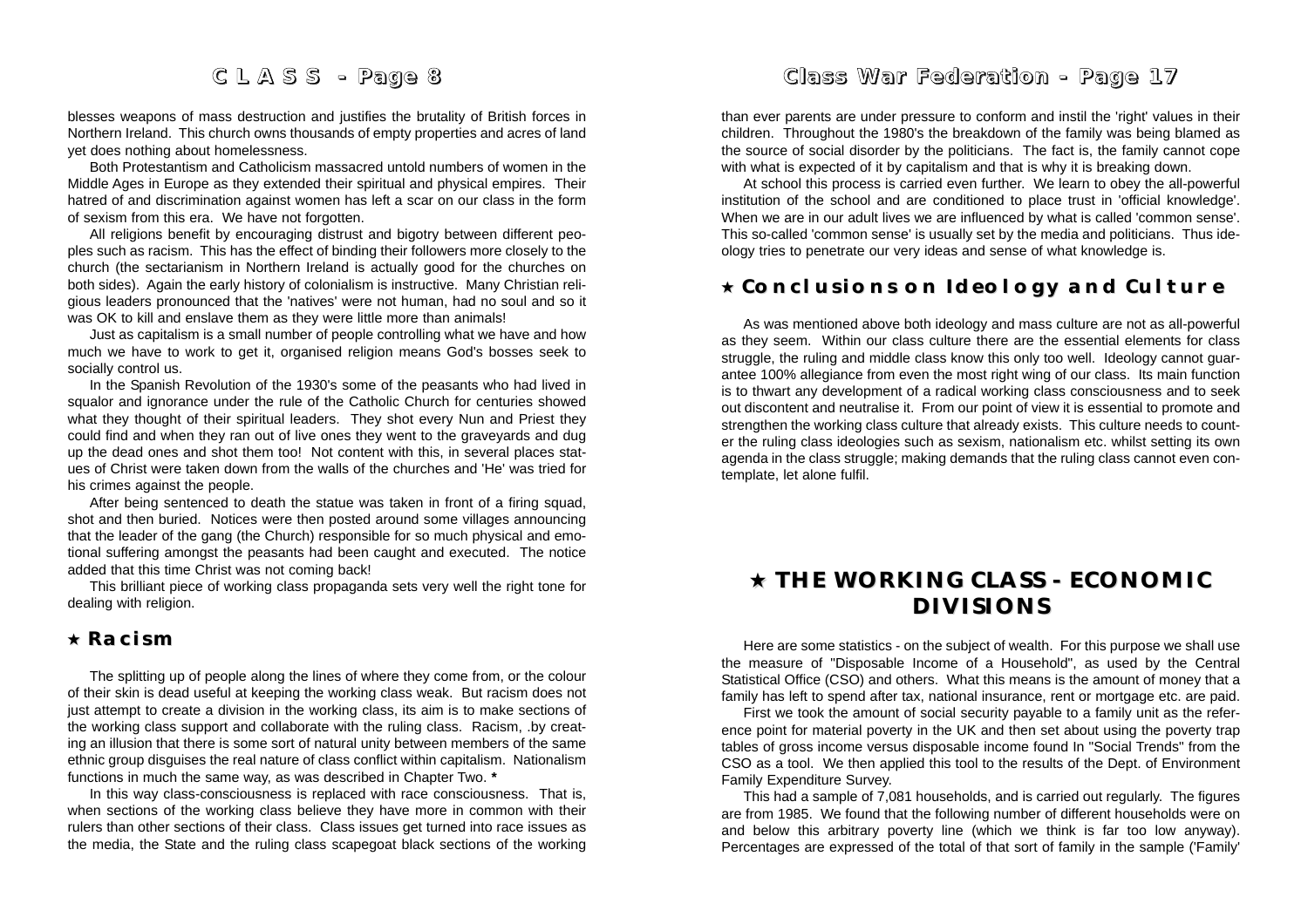to people. Who works just to survive? They also know that 'leisure' is a large market in it's own right.

Mass culture is brought to us through the mass media; books, newspapers, magazines, films, TV, 'pop' music, etc. It does not just sell us products and push political ideas (propaganda), it maintains by subtle ways all the necessary prejudices, myths and stereotypes that keep us ignorant of each other, so fostering fear, isolation and divisions between each other. It is the same old story of divide and rule that keeps us in our place (the bottom) and them in theirs (the top).

A vast industry now surrounds mass culture, including advertising, market research, psychologists, education (especially higher education that researches and experiments with new ideas and methods), public relations firms etc. It is a 'booming' market worth billions to the capitalists. This all reflects the importance and size of the market that is represented by leisure and information in our society, and the need to maintain social stability. Mass culture employs large numbers of middle class people and as we mention elsewhere this is one of the roles of that class in capitalism, and a source of much tension for them too! As a class they are constantly having to change their view of the world as the needs of their capitalist masters change.

### **Mass Culture and Class Culture Mass Culture and Class Culture**

Despite all this our class position in society creates a certain culture all of its own that grows around our common class experience. Daily our class around the world share the experience of exploitation at the point of production and consumption, and domination by the State. These things are not imagined. They are real and a powerful force towards unity. Our culture reflects the boredom, alienation and sterility of a class based society; but it also expresses a healthy amount of hostility, conflict and resistance to capitalism and the State. The working class are aware most of the time that they are in an inferior position, and at moments in our daily lives we fight back and gain a space we can call our own. Mass culture tries to join the working class to the middle and ruling class parts of society but it never succeeds. Instead it just papers over the cracks of class divisions.

# **Ideology in our Daily Lives Ideology in our Daily Lives**

Thinking about ideology doesn't figure much in our daily lives; but it is our very own personal experiences that are shaped by it, in much the same way as it is shaped by class and the economic system. When we are young we are instructed to believe and do certain things; to fill certain roles and ways of behaving; this process is known as 'socialisation'. We learn about sexual roles and behaviour in our families. Parents are under great social pressure to conform to what is known as "responsible parenting". The family is the basic social unit in capitalism and is under extreme pressure as capitalism lurches from one crisis to the other. Now more

# *Class War Fe d eration - Pag e 9*

class for problems created by the capitalist system, like unemployment. Please note that when we say 'black' we mean all non-white people in this country.

What the white working class get out of racism is a sense of superiority and identity and the feeling of being better treated by the State and the bosses. While most of this is an illusion it is a powerful illusion. The only sense of power allowed the working class in this society is when they crap on someone else. There is a defined pecking order and at the bottom are black women.

Racism in Britain has caused the isolation of many ethnic groups. The response to this treatment on a local and national level has been the setting up of black political organisations. This has been a necessary step, due to the crippling effect of racism on the British white working class. While we welcome such initiatives we push for a wider class-consciousness within these movements.

### **Sexism**

The importance of this division to our class is reflected here in the length devoted to it. Sexism means the oppression and putting down of women just because we are women, implying we are of lesser importance than men. All women experience this to varying degrees according to what class they live in. While this division predates capitalism and came from religion, it has been used by capitalists for their own ends, working in partnership with the State to justify the oppression of women by men. Exploiting this sexual division enables them to keep the cost of producing future generations of workers down by getting free childcare and family maintenance. Whether a person is female or male should be of no importance. Biological differences are irrelevant. The fact that our sex is used to decide our future life opportunities is a social and political division.

Sexism like racism, is a form of prejudice promoted by those in power, via the media, legislation and 'popular' commercial culture. Its purpose is to keep the working class divided. The effect of this discrimination is to exclude us from the arena of public life i.e. work, politics, business, trade unions, the media and anything that can influence public opinion in a big way. By these means women become 'non' people, not worth consulting with.

"The consistency and completeness, over the centuries, of the exclusion and subordination of women has no real parallel in the experience of any other social group, and nowhere is it clearer how central a problem the 'State' remains if human capacities are ever to be fully realised."

> "The Great Arch" (notes on the making of the English ruling class) Corrigan and Sayer.

This exclusion from public life applies to all but the lucky or the rich. On a practical level the availability of childcare is crucial for women to take part in public life, either in paid work, or involvement in community groups, trade unions or politics. Yet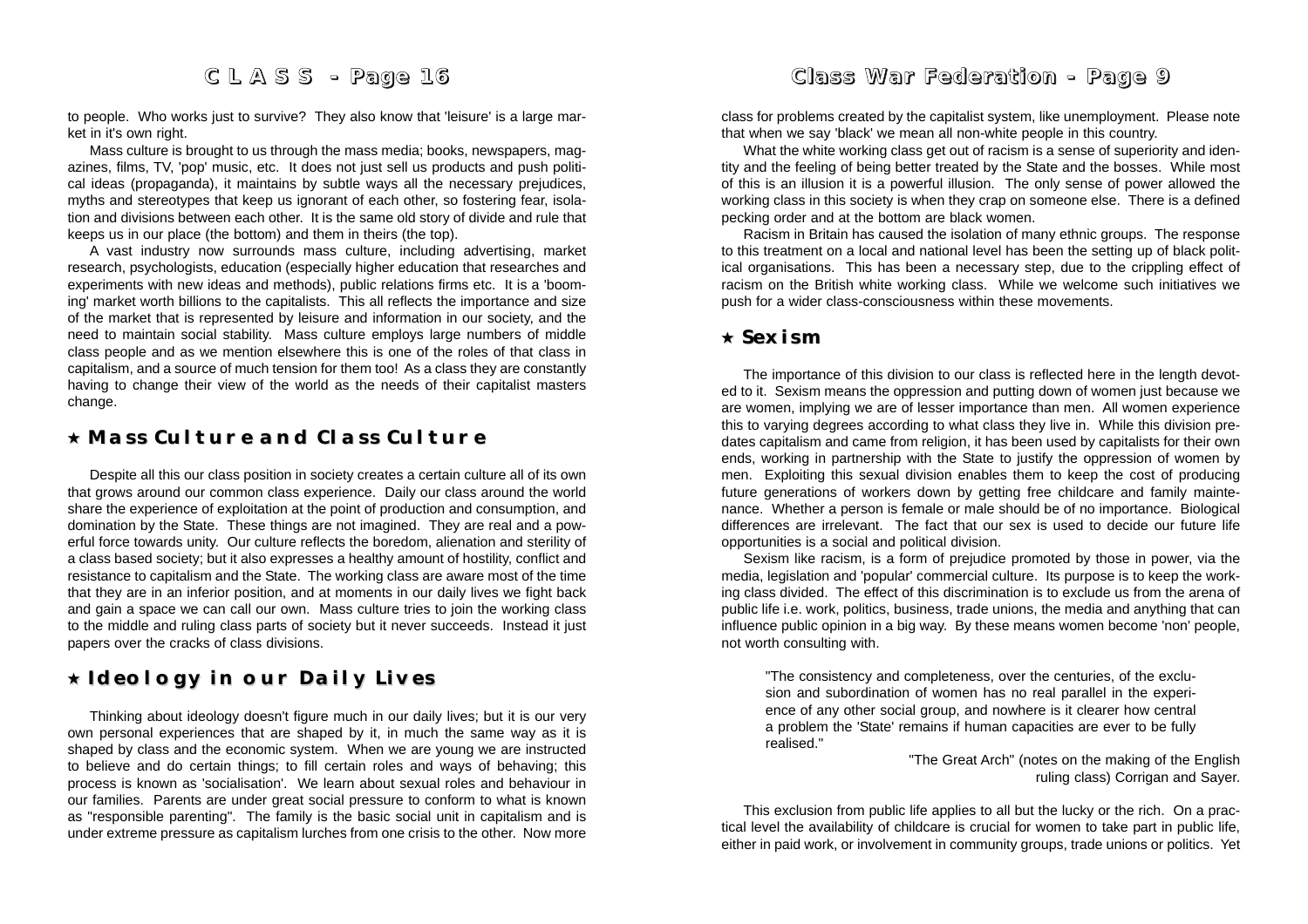this is treated as a very minor side issue, relegated to the interests of the so-called 'loony left' by the likes of the tabloid newspapers.

Women are seen and valued in terms of their body. It is important to live up to expectations of attractiveness. A multi-billion pound industry caters for this, reinforcing the idea of looking good. By skilful marketing and manipulation women are encouraged to spend vast sums of money on cosmetics, clothes, slimming products, health clubs, exercise classes etc. This fascination with the body-beautiful is connected to sexuality and both are used to sell anything; cars, holidays, clothing, food, etc. We are presented with a series of impossible roles and images to live up to, many of which contradict each other such as the virgin, the whore, the mother, the worker, the career woman, the slim 'object of desire' and so on. All this social conditioning which we receive via the family, education, religion, the media and various State institutions is intended to get us to accept a second rate status in life. It is 'our duty' to accept these limitations we are told, and as for imagining things could be a whole lot better...

### **Changes Changes**

The various phases of women's political movements from the 1880's onwards has had some impact in changing public attitudes about women, and introducing women to political life, increasing women's influence and representation. It has done better in the area of health care. The development of effective contraception and the legalisation of abortion has helped to improve maternal health and lowered mortality rates. Control over our own fertility, being able to decide if and when we have children and how many, is a major gain in women's lives. Concerns about political, economic and social rights are meaningless if you have ten children to look after.

The other major change is the large increase in the numbers of women working outside the home. The limited economic independence this created has brought a certain amount of freedom with it. In capitalism if you have no income of your own your options are severely limited, as anyone on long-term welfare benefits will tell you.

Employment outside the home is no longer the issue it was in the 1950's when the ruling class propaganda pushed the ideas that a "women's place is in the home". Of course in times of crisis and war there has been no problem in creating nurseries for children to enable women to work. This is one of the roles that women fulfil in capitalism to act as a "reserve army of labour" to be called on as and when the need arises. As the film "Rosie the Riveter" showed, women were forced back into the home after the Second World War to make room for the men returning from the armed forces, similar events happened in the First World War as well. A woman's place is wherever the ruling class seem to think they need us! One minute we are all supposed to be career women; the next we are all supposed to be meek wives at home. The 'back to the home' trick may be wheeled out again as the recession deepens in the 1990's.

The jobs women do now are still lower paid and lower status despite equal pay

## *Class War Fe d eration - Pag e 15*

to drugs and booze or religion or even fascism. This kind of poverty is different but just as bad as a lack of money. Put the two kinds of poverty together and you have got bad news.

We must now look at how these Ideas and divisions are created and kept alive in our class.

# **How the Political Divisions are How the Political Divisions are Created and Maintained**

It becomes quite clear that these political divisions benefit no one but the ruling and middle classes of our society. But the questions we have to ask ourselves are: how do they get away with it? How is it sustainable over such a long period of time that it becomes a way of life and is accepted as normal? Why is this necessary for capitalism to survive? To answer these questions we must first look at the nature of class domination itself. It is difficult for any ruling class to maintain its rule by force alone, i.e. a straight forward dictatorship. This is inefficient and not likely to succeed in the long run. The ruling class need a minimum amount of co-operation and support from the working class to make the system work, in other words they require a certain amount of consent.

But for people to give their consent to this they have to see things in the same way as their rulers - they must have a common point of view. The ruling class obviously want the working class to see things their way because the easiest way of exercising power is through consent. This point of view is made up of a set of ideas, beliefs and values that represent a particular way of viewing the world; this 'package' is what we call an ideology. There are other ideologies some of which are anti-capitalist.

The ideology of the ruling class is not rigid. To survive it must be flexible, practical and able to respond quickly to the needs of the ruling class in their class struggle with the working class. At certain times this ideology may be brutal and reactionary, and at other times it is more reconciling and reformist. In this country during the last forty-five years there have been many changes in ruling class ideology - from the New Deal under Labour in the 1940's, the consensus welfare politics of the 1950's and 60's, the austerity measures of the 1970's, right through to the 'popular capitalism' of the Thatcherite era of the 1980's. What next for the 1990's and the 21st century?

### **Mass Culture Mass Culture**

Having a coherent ideology is of no use to the ruling class unless it is sold to the working class at every opportunity. This is one of the roles of mass culture. The other role of mass culture is to stimulate mass consumption, i.e. consumerism, in order to create evermore markets to make a profit in. Mass culture also partly fulfils the leisure needs of the working class. The capitalists know that leisure is important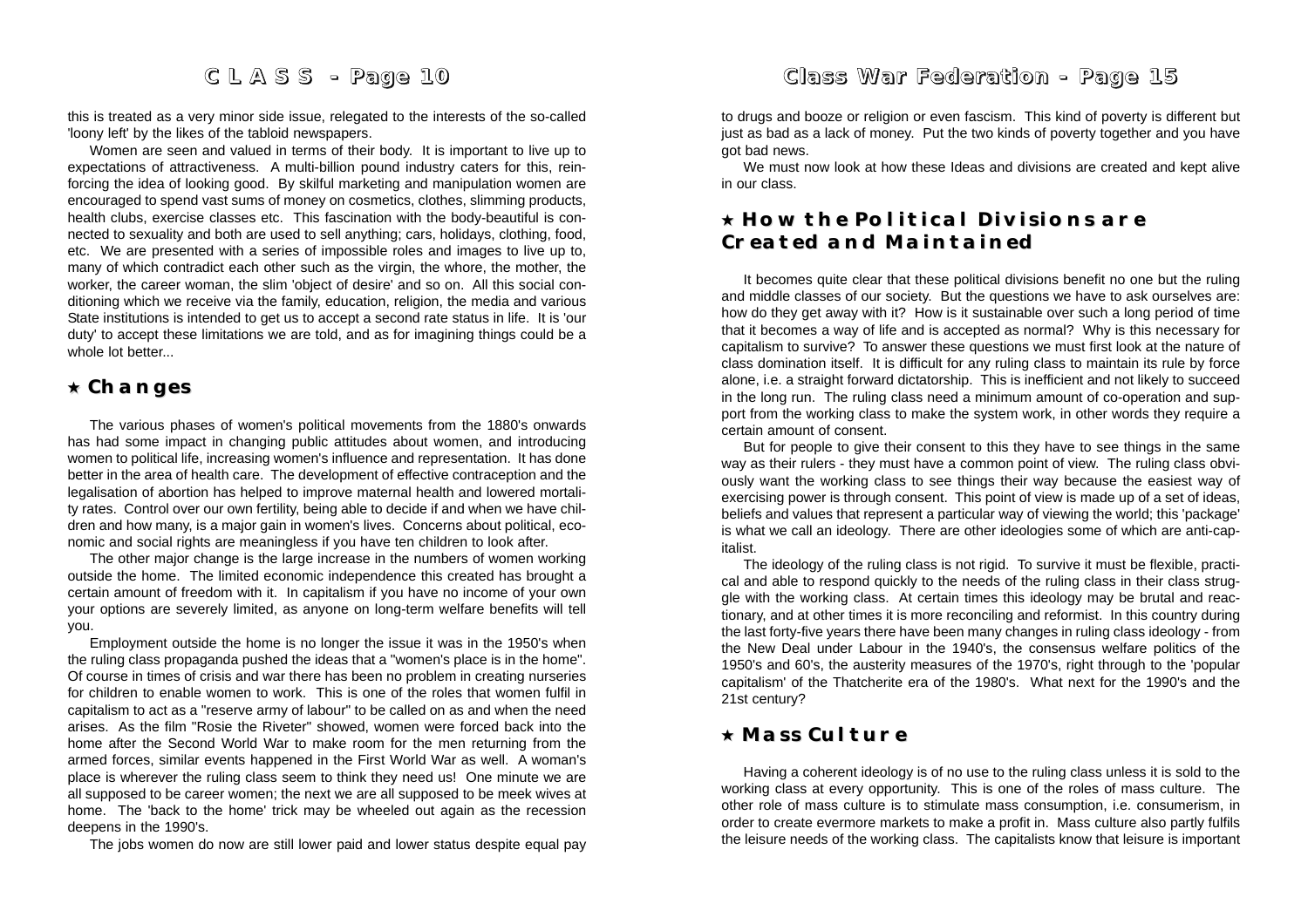within their own movements. *WE'RE OUT AND STAYING OUT!*

### **Fascism**

This is an extreme form of capitalism. It is really a kind of 'super-patriotism' to the nation-state. In practice this means that a so-called national identity is promoted in the working class. This 'national identity' really consists of a more intense form of what the ruling class want us to be normally; racism, sexism, religious bigotry, respect and worship for our 'leaders' and war are all used to pull our class close to the ruling class and their nation-state. It aims to get the working class to identify strongly with the State and the interests of the ruling class in order to oppress them more effectively and destroy opposition from within the class. Fascism is used as an insurance against the threat of a united working class. The various fascist groups and movements are maintained and tolerated by the ruling class for this purpose. But it is also unstable as it brings maniacs into power e.g. Hitler, and is kept as a weapon of last resort by the ruling class.

Fascism is another way of running capitalism and protecting it. It's not very efficient but is crude and effective and very bad news for our class. Racism is often a strong element in fascism and is used to bind the working class more strongly to the local ruling class e.g. the UK and France. It goes without saying that fascism must be beaten down at every opportunity by our class.

### **Poverty of the Spirit Poverty of the Spirit**

It has to be said that material poverty is not the only kind that our class must contend with.

Earlier in this chapter we discussed the false divisions that are created in the working class; nationalism, religion, sexism, racism, hatred of gays and nationalism. The world we live in is dominated by the ideas and values of the ruling class and these are pushed at us very hard. In their view of the world it is good to be the bully, the snob, the scab, the racist, the anti-gay bigot etc. This has a terrible effect on our personal lives and our communities. They are wrecked by the divisions of fear, mistrust, ignorance and hatred that these ideas bring with them. This reaches every part of our class, both those doing well in secure well-paid jobs and those with next-tonothing at the bottom of the pile.

In some of our communities the main hobbies are wife battering, drunkenness, hard drugs, racism, bigotry, robbing off each other and grassing each other up to the cops or the DSS. We have no illusions about the conditions our class live in. The ruling class wants us to hide behind our front doors afraid of each other believing only what we see in their newspapers and TV, living a life of isolation and mistrust. This is the state they try to keep us in to stop us uniting against them. We might not be starving but we are dying of boredom, anger, frustration, stress and ignorance.

It is not surprising that some of us 'go under'; give up hope, lose self-respect, turn

### *Class War Fe d eration - Pag e 11*

legislation. Relative to men, women earn two thirds of the average male wage and are concentrated at the lower levels of the workforce pecking order. Since the 1960's most women work, often on a part-time basis until their children are older. Much of this is in work that is part time or temporary, and often in non-unionised and low-paid sectors.

### **The Present The Present**

The sexual division of labour also puts pressure on men, mainly to be breadwinners. They need to be ambitious, to compete and to win, with aggressiveness not far behind. This is the economic basis of what is, at present, the male identity. This identity is centred around the job they do. Without this a man has no status and no useful role to play in society as it is currently structured. Men are certainly not encouraged to show interest in home based activities, as this is, in effect, the woman's workplace, and since when has being a full-time housewife been a highstatus occupation? These different attitudes and lifestyles distort the relationships between women and men. Both lose out, and there is much unhappiness, which while not formally spoken about, shows itself in disastrous relationships, marriages or domestic violence. Now in some parts of the UK it is the women who make up the bulk of the workforce due to male unemployment caused by the capitalists restructuring of the 1970's and 80's. This is another ingredient in the tensions between men and women.

The principle that we should be able to support ourselves and not need the longterm financial support of a man is attractive in theory. However while we are seen as the primary carers of children, elderly parents and disabled relatives, our position in the workplace is regarded as secondary to our work as mothers and wives or girlfriends (a heterosexual relationship is assumed here). This is used to justify lower wages, as it is assumed we are economically and socially dependant and not people in our right.

The idea that childcare should be more equally shared between the sexes is a good one, but in practice women find themselves working the double shift. Having worked during the day, we come home and start on round two; the washing, ironing, cooking and looking after the children. There is no direct male equivalent. When men have had enough, they can go down the pub etc. A woman doesn't have the same option, since firstly children are not welcome and secondly, pubs are a male environment in which an unaccompanied woman is seen as 'fair game' to be 'picked up'. It's hard to round up female friends for a night out due to all their own commitments. It is of course easier for young unattached women - until they 'settle down' that is.

The social security system, along with that other wonderful social institution, marriage; where for instance the married couples tax allowance (or dole) is only payable to the man, are good examples of institutionalised sexism. Men do not need to concern themselves about the cohabitation rules which cut women off from any welfare benefits in their own right and force them towards dependence on a man. Imagine